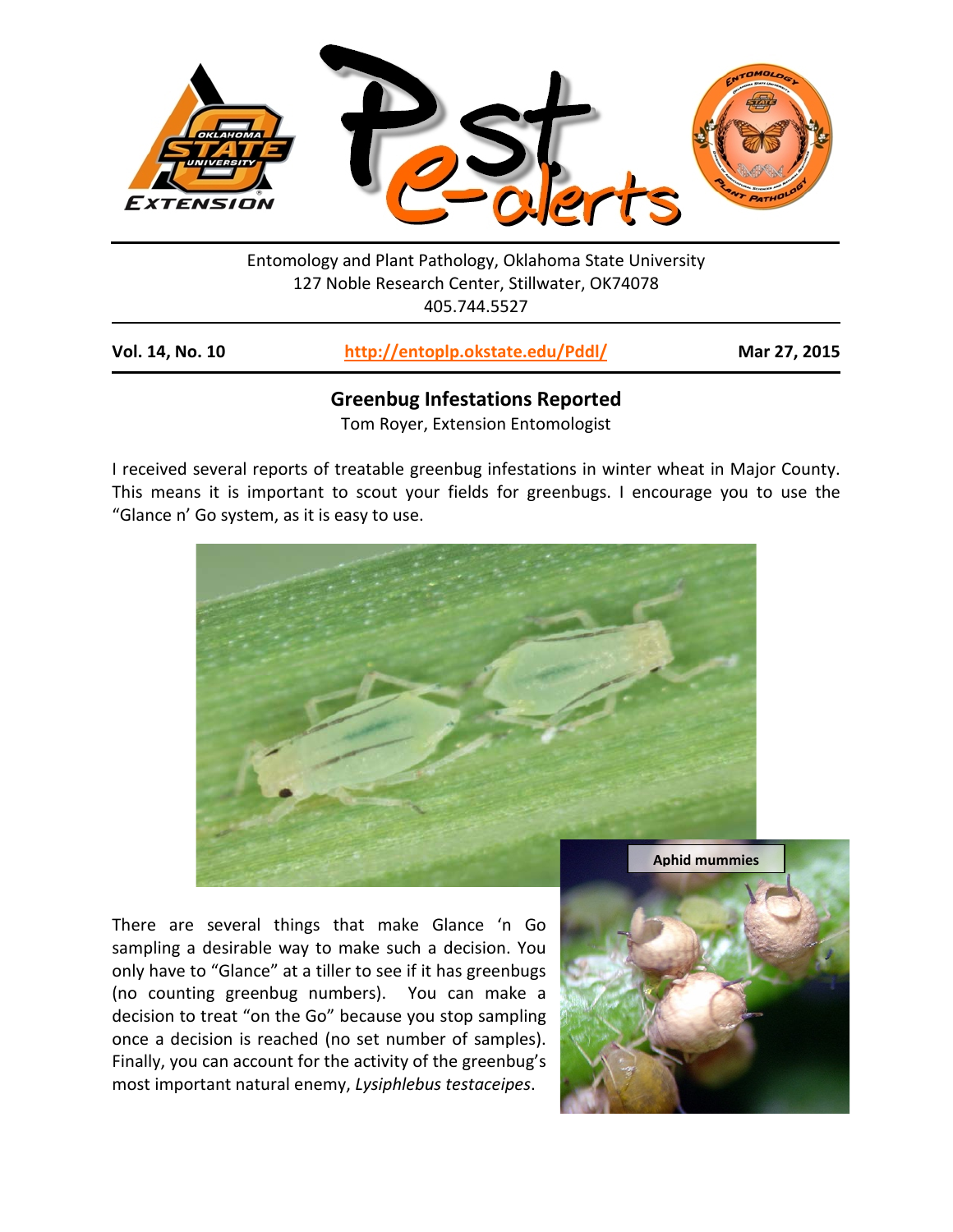The Glance 'n Go system be accessed in two ways. One is to set up an account with the *myFields* platform: [http://myFields.info](http://myfields.info/) and sign up for a personal account. This system will allow you to sample a field with a smart phone in the field. To use it, you must have cell phone connectivity. You can then select the Glance n' Go tool, plug in your cost inputs, and start sampling. Once you sign up, you can scout multiple fields and myFields will keep track of all your sampling information.

| ••••• Sprint →<br>12:56 PM<br>myfields.info                                                                                                                                                          | ••••• Sprint 〒<br>10:47 AM<br>myfields.info                    | ••••○ Sprint 令<br>9:50 AM<br>myfields.info                            |
|------------------------------------------------------------------------------------------------------------------------------------------------------------------------------------------------------|----------------------------------------------------------------|-----------------------------------------------------------------------|
| $\equiv$<br>$my$ Fields                                                                                                                                                                              | Sampling<br>Method                                             | Home / Sample for Pest                                                |
| Home / Create new account                                                                                                                                                                            | Glance N Go (Greenbug)                                         | <b>Sample for Pest</b>                                                |
| Home                                                                                                                                                                                                 | Inputs                                                         | Method » Location » Site » Costs »<br><b>Samples</b> » Notes » Finish |
| Create new account<br>Log in<br>Request new password                                                                                                                                                 | 6.00<br>Control<br>Cost<br>( <i>\$</i> /acre)                  | Help<br>Stop 1 of 5                                                   |
| Username *                                                                                                                                                                                           | 5.00<br>Crop Value<br>(S/bu)                                   | Tiller 1<br>Tiller <sub>3</sub><br>Tiller <sub>2</sub>                |
| E-mail address *                                                                                                                                                                                     |                                                                | <b>Aphid</b><br><b>Aphid</b><br><b>Aphid</b>                          |
| A valid e-mail address. All e-mails from the system                                                                                                                                                  | Outputs                                                        | <b>Mummy</b><br><b>Mummy</b><br><b>Mummy</b>                          |
| will be sent to this address. The e-mail address is not<br>made public and will only be used if you wish to<br>receive a new password or wish to receive certain<br>news or notifications by e-mail. | 3<br>Threshold<br>Recommendation<br>Treat based on<br>areenbug |                                                                       |

The second way is to access the Cereal Aphids Decision Support Tool on your computer. You can customize the threshold and selecting the Greenbug Calculator. Put your inputs in and it will select a threshold for your field. You can then download a paper Glance n' Go form; take it to the field and start scouting.

By answering a few simple questions, you can determine an economic threshold for controlling greenbugs. This threshold is based on the estimated cost of treating the field and the estimated price of wheat. Once a threshold is calculated, you can print a Glance 'n Go scouting form, take it to a



<http://entoplp.okstate.edu/gbweb/index3.htm>